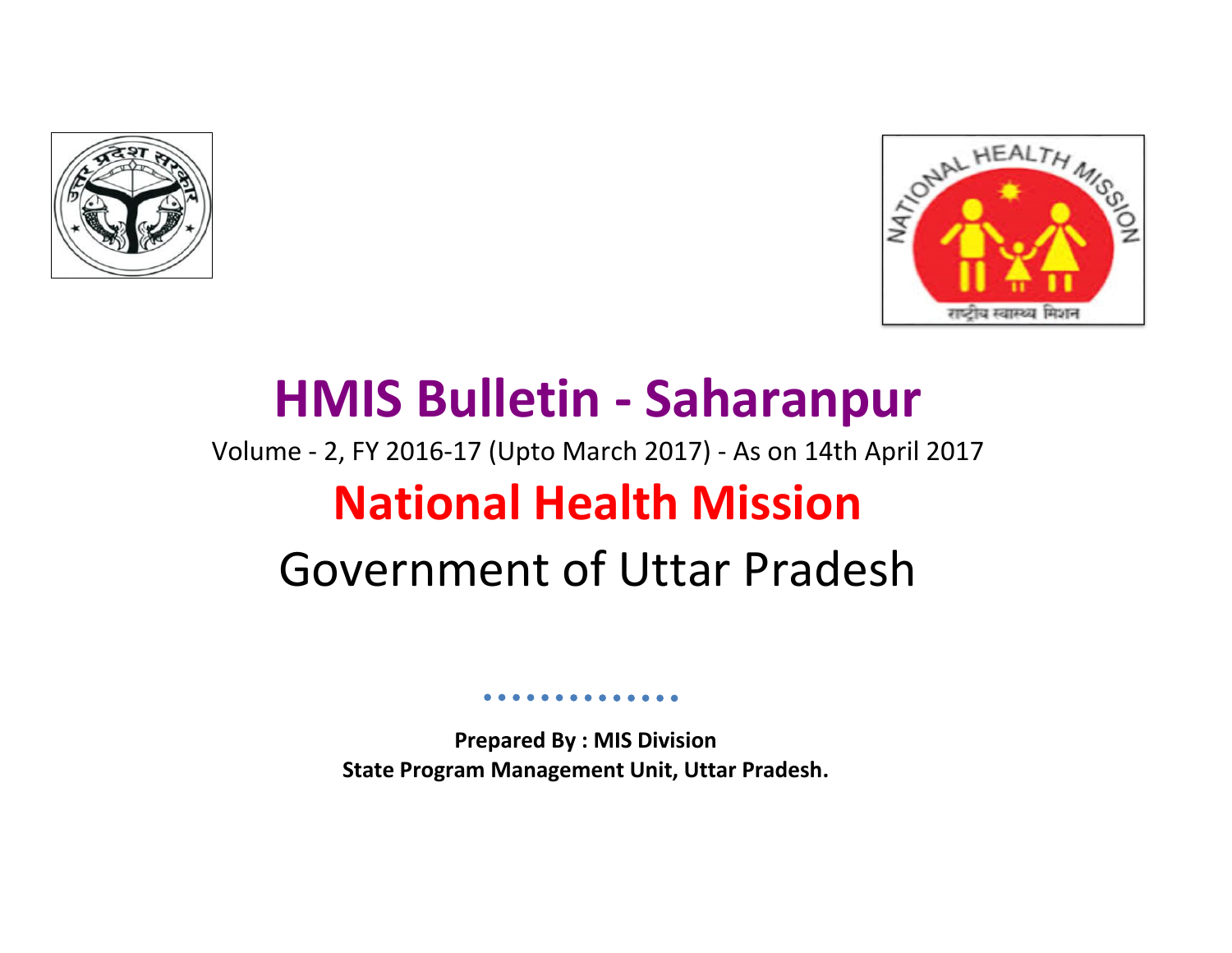# **HMIS (National Health Mission Bulletin) April to March 2016-17 Saharanpur - Uttar Pradesh**

| S. No                   | <b>Sections</b>                                  |
|-------------------------|--------------------------------------------------|
|                         | <b>District Profile</b>                          |
| $\overline{2}$          | <b>District Summary sheet</b>                    |
| $\mathbf{3}$            | <b>MCTS</b> status                               |
| $\overline{\mathbf{4}}$ | <b>HMIS Data Uploading and Forwarding status</b> |
| 5                       | <b>Maternal Health</b>                           |
| 5.1                     | <b>Antenatal Care</b>                            |
| 5.2                     | Delivery & Postnatal care                        |
| 5.3                     | High risk preganancy and obstetric complications |
| 5.4                     | C Section and Complications attended and treated |
| 6                       | <b>Child health</b>                              |
| 6.1                     | Live Births & New Born Care                      |
| 6.2                     | <b>Child Immunization</b>                        |
| 7                       | <b>Reproductive Health</b>                       |
| 8                       | <b>Indicators and Estimations</b>                |
| 8.1                     | <b>List of Indicators covered</b>                |
| 8.2                     | <b>Estimation sheet</b>                          |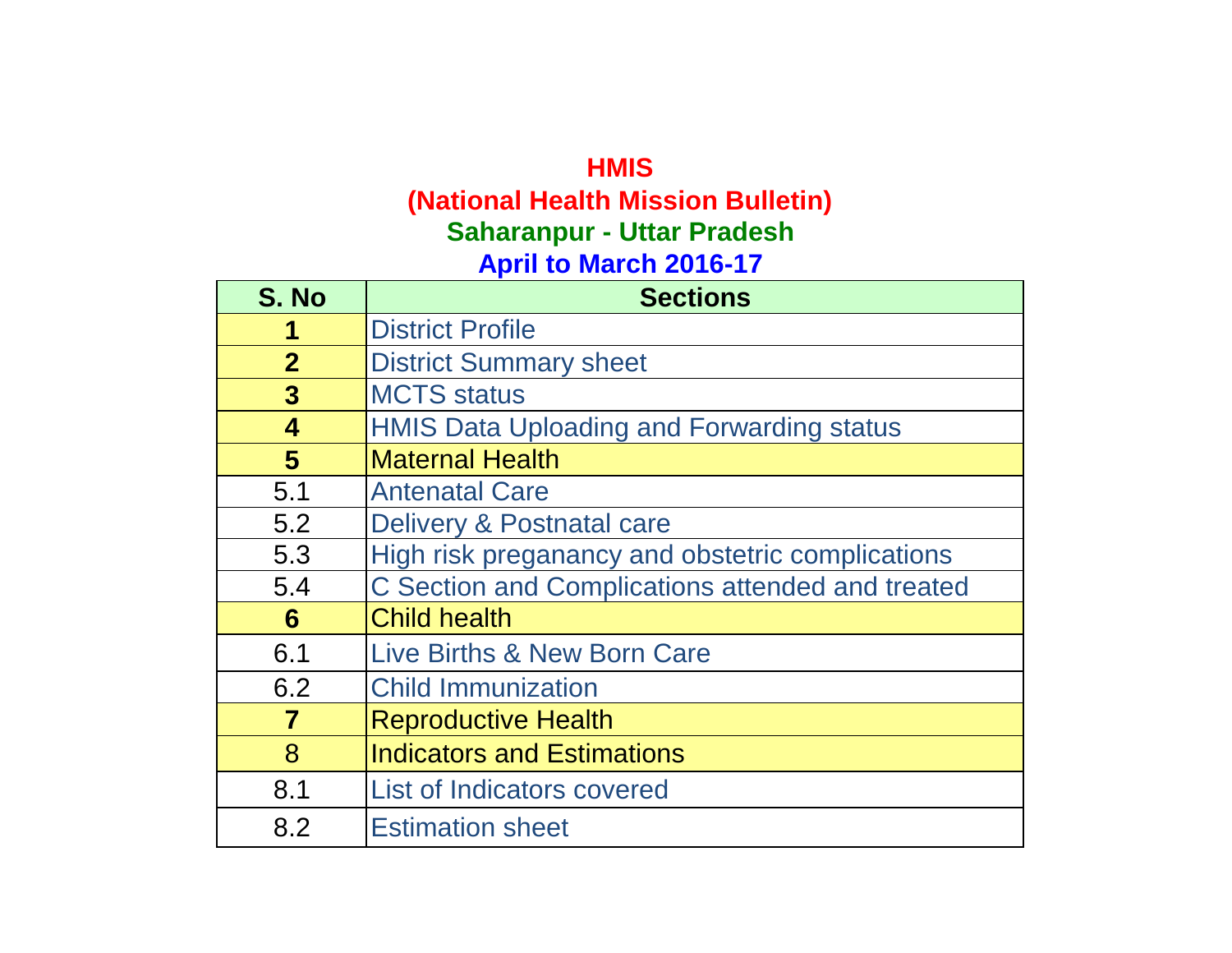# **Saharanpur- Profile at a Glance**

| Saharanpur (*AHS 2012-<br>13) | <b>IMR</b> |    | NMR U5MR | <b>MMR</b> | <b>TFR</b> | <b>CBR</b> | <b>Unmet</b><br>need<br>spacing limiting | <b>Unmet</b><br>need for Unmet | Total<br>need |
|-------------------------------|------------|----|----------|------------|------------|------------|------------------------------------------|--------------------------------|---------------|
|                               | 76         | 54 | 99       | 258        | 3.3        | 26.2       | 10.3                                     | 5.6                            | 15.9          |

|       |                         | <b>Demographic Profile</b>              |              |                               |               |                              |                                  | Infrastructure |     |           |                 | Delivery Points |    |                |                               | Human resource                 |                     |   |          |                   | <b>Training</b>      |                 |                   |
|-------|-------------------------|-----------------------------------------|--------------|-------------------------------|---------------|------------------------------|----------------------------------|----------------|-----|-----------|-----------------|-----------------|----|----------------|-------------------------------|--------------------------------|---------------------|---|----------|-------------------|----------------------|-----------------|-------------------|
| S.no. | <b>Block</b>            | Total<br>Population<br>(Census<br>2011) | Sex<br>ratio | Literac Gram<br>y rate Pancha | No. of<br>yat | No. of<br>Revenue<br>Village | NO. of<br><b>VHSNC</b><br>formed | <b>CHC</b>     | PHC | <b>SC</b> | Pvt   AWCs   L1 |                 | L2 | L <sub>3</sub> | Medical<br>officers<br>(MBBS) | Medical<br>officers<br>(Ayush) | SN in<br>block ANMs | # | #<br>AWW | $\#$ ASHAs $d$ in | Traine<br><b>SBA</b> | Trained Trained | in NSSK in PPIUCD |
|       | Balliyakhare            |                                         |              |                               |               |                              |                                  |                |     |           |                 |                 |    |                |                               |                                |                     |   |          |                   |                      |                 |                   |
|       | Daoband                 |                                         |              |                               |               |                              |                                  |                |     |           |                 |                 |    |                |                               |                                |                     |   |          |                   |                      |                 |                   |
| 3     | <b>DHQ</b>              |                                         |              |                               |               |                              |                                  |                |     |           |                 |                 |    |                |                               |                                |                     |   |          |                   |                      |                 |                   |
|       | Gangoha                 |                                         |              |                               |               |                              |                                  |                |     |           |                 |                 |    |                |                               |                                |                     |   |          |                   |                      |                 |                   |
|       | Muzzafrabad             |                                         |              |                               |               |                              |                                  |                |     |           |                 |                 |    |                |                               |                                |                     |   |          |                   |                      |                 |                   |
| 6     | Nangal                  |                                         |              |                               |               |                              |                                  |                |     |           |                 |                 |    |                |                               |                                |                     |   |          |                   |                      |                 |                   |
|       | Nanota                  |                                         |              |                               |               |                              |                                  |                |     |           |                 |                 |    |                |                               |                                |                     |   |          |                   |                      |                 |                   |
| 8     | Nukkur                  |                                         |              |                               |               |                              |                                  |                |     |           |                 |                 |    |                |                               |                                |                     |   |          |                   |                      |                 |                   |
| 9     | Punwarka                |                                         |              |                               |               |                              |                                  |                |     |           |                 |                 |    |                |                               |                                |                     |   |          |                   |                      |                 |                   |
| 10    | Rampur Maniharan        |                                         |              |                               |               |                              |                                  |                |     |           |                 |                 |    |                |                               |                                |                     |   |          |                   |                      |                 |                   |
| 11    | Sadholi Kadeem          |                                         |              |                               |               |                              |                                  |                |     |           |                 |                 |    |                |                               |                                |                     |   |          |                   |                      |                 |                   |
| 12    | Sarsawa                 |                                         |              |                               |               |                              |                                  |                |     |           |                 |                 |    |                |                               |                                |                     |   |          |                   |                      |                 |                   |
| 13    | DH                      |                                         |              |                               |               |                              |                                  |                |     |           |                 |                 |    |                |                               |                                |                     |   |          |                   |                      |                 |                   |
|       | <b>Total Saharanpur</b> |                                         |              |                               |               |                              |                                  |                |     |           |                 |                 |    |                |                               |                                |                     |   |          |                   |                      |                 |                   |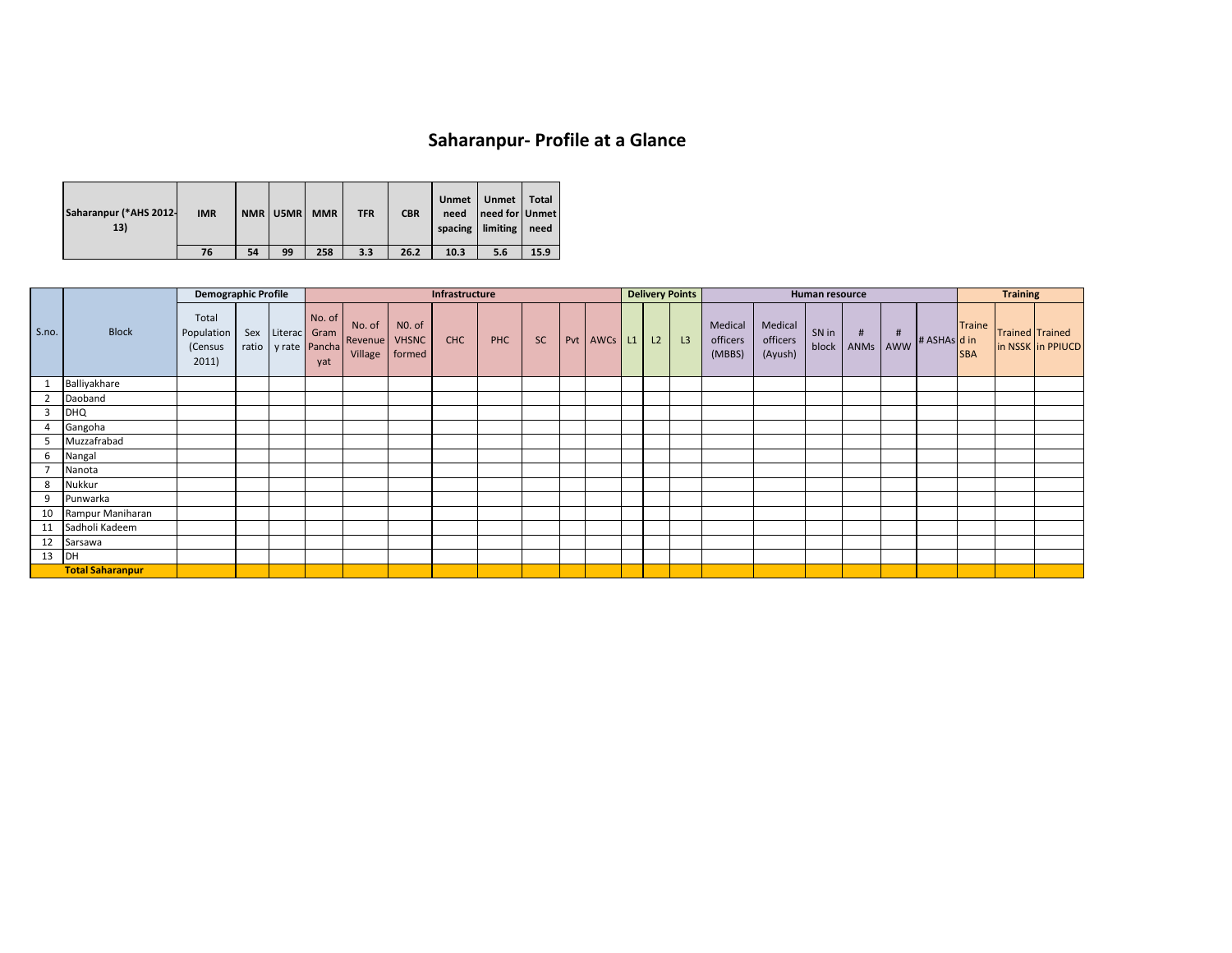| <b>Block</b>                                      | <b>Total No. of</b><br><b>Facilities</b> | Apr-16                                                                                                                              | $May-16$ | $Jun-16$ | <b>Jul-16</b> | Aug-16 | $Sep-16$ | Oct-16                                              | <b>Nov-16</b> | <b>Dec-16</b> | Jan-17 | <b>Feb-17</b> | <b>Mar-17</b> |
|---------------------------------------------------|------------------------------------------|-------------------------------------------------------------------------------------------------------------------------------------|----------|----------|---------------|--------|----------|-----------------------------------------------------|---------------|---------------|--------|---------------|---------------|
| Balliyakhare                                      | 39                                       | 100                                                                                                                                 | 100      | 100      | 100           | 100    | 100      | 100                                                 | 100           | 100           | 100    | 100           | 100           |
| Daoband                                           | 38                                       | 100                                                                                                                                 | 100      | 100      | 100           | 100    | 100      | 100                                                 | 100           | 100           | 100    | 100           | 100           |
| <b>DHQ</b>                                        | 104                                      | 21                                                                                                                                  | 26       | 51       | 93            | 90     | 100      | 92                                                  | 84            | 89            | 97     | 89            | 72            |
| Gangoha                                           | 46                                       | 98                                                                                                                                  | 98       | 98       | 98            | 98     | 98       | 98                                                  | 98            | 98            | 98     | 98            | 98            |
| Muzzafrabad                                       | 54                                       | 100                                                                                                                                 | 100      | 93       | 100           | 100    | 100      | 100                                                 | 100           | 100           | 98     | 100           | 100           |
| Nanota                                            | 27                                       | 100                                                                                                                                 | 100      | 96       | 100           | 11     | 100      | 100                                                 | 100           | 100           | 100    | 100           | 100           |
| Nukkur                                            | 34                                       | 100                                                                                                                                 | 100      | 100      | 100           | 15     | 100      | 100                                                 | 100           | 100           | 100    | 100           | 100           |
| Punwarka                                          | 41                                       | 100                                                                                                                                 | 100      | 100      | 100           | 10     | 100      | 100                                                 | 100           | 100           | 100    | 100           | 100           |
| Rampur Maniharan                                  | 27                                       | 100                                                                                                                                 | 100      | 100      | 100           | 15     | 100      | 100                                                 | 100           | 100           | 100    | 100           | 100           |
| Sadholi Kadeem                                    | 36                                       | 100                                                                                                                                 | 100      | 100      | 100           | 14     | 100      | 100                                                 | 100           | 100           | 100    | 100           | 100           |
| Sarsawa                                           | 38                                       | 97                                                                                                                                  | 100      | 92       | 100           | 8      | 92       | 92                                                  | 92            | 92            | 100    | 100           | 100           |
| Nangal                                            | 36                                       | 100                                                                                                                                 | 100      | 100      | 100           | 97     | 97       | 97                                                  | 97            | 97            | 100    | 100           | 100           |
| <b>Grand Total</b>                                | 520                                      | 84                                                                                                                                  | 85       | 88       | 98            | 63     | 99       | 98                                                  | 96            | 97            | 99     | 98            | 94            |
|                                                   | Less than 100%<br>More than 100%         | Reported facilities are less than number of facilities in HMIS<br>Reported facilities are greater than number of facilities in HMIS |          |          |               |        |          |                                                     |               |               |        |               |               |
| % Facilities Uploaded data as on 5th of the month |                                          |                                                                                                                                     |          |          |               |        |          | % Facilities forwarded data as on 10th of the month |               |               |        |               |               |

0

50

100

0 0 0 0 0 0 0 0 0 0 0 0

Apr May Jun Jul Aug Sep Oct Nov Dec Jan Feb March

**Saharanpur - Percent of facilities reported in HMIS by Month, FY 2016-17**



**\*\* 44 Private facilities has beed added from this month.**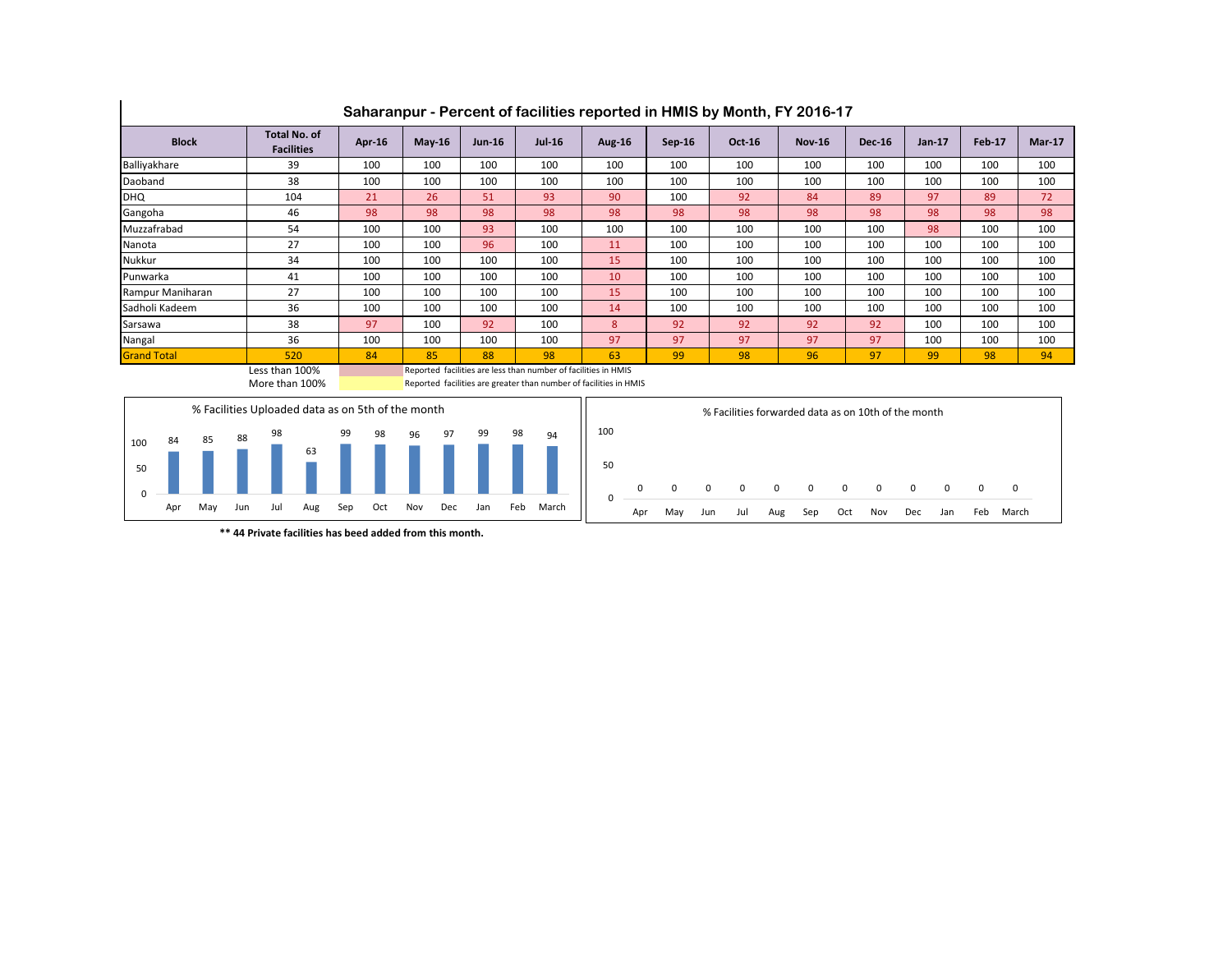#### **Saharanpur - MCTS Status on crititical indicator as on 1st April 2017**

#### **Registration and Updation**



| <b>Block</b>                                                                                                                                                                                                                                                          | $%$ of<br><b>Mother</b><br>Registratio<br>n-HMIS | $%$ of<br><b>Mother</b><br>Registratio<br>n-MCTS | $%$ of<br>Children<br><b>HMIS</b> | $%$ of<br><b>Children</b><br><b>Registration-Registration-</b><br><b>MCTS</b> | % PW received<br>3 ANCs against<br><b>PW Estimated</b><br>for 2015-16 | % PW delivered<br>against PW<br><b>Estimated for</b><br>2015-16 | % children<br>received full<br>immunization<br>against children<br><b>Estimated for 2015.</b><br>16 | % HRP<br>against PW<br>registered in<br>2016-17 |
|-----------------------------------------------------------------------------------------------------------------------------------------------------------------------------------------------------------------------------------------------------------------------|--------------------------------------------------|--------------------------------------------------|-----------------------------------|-------------------------------------------------------------------------------|-----------------------------------------------------------------------|-----------------------------------------------------------------|-----------------------------------------------------------------------------------------------------|-------------------------------------------------|
| <b>DHQ</b>                                                                                                                                                                                                                                                            | 86.1                                             | 26.2                                             | 75.2                              | 29.1                                                                          | 0.7                                                                   | 0.8 <sub>1</sub>                                                | 1.1                                                                                                 | 1.2 <sub>1</sub>                                |
| Balliyakhare                                                                                                                                                                                                                                                          | 76.8                                             | 89.1                                             | 37.6                              | 84.7                                                                          | 72.2                                                                  | 80.7                                                            | 72.9                                                                                                | 6.1                                             |
| Daoband                                                                                                                                                                                                                                                               | 83.6                                             | 86.4                                             | 56.0                              | 77.7                                                                          | 62.3                                                                  | 71.0                                                            | 63.5                                                                                                | 2.3                                             |
| Gangoha                                                                                                                                                                                                                                                               | 80.4                                             | 85.1                                             | 55.6                              | 71.3                                                                          | 40.8                                                                  | 32.1                                                            | 49.8                                                                                                | 2.6                                             |
| Muzzafrabad                                                                                                                                                                                                                                                           | 96.9                                             | 88.6                                             | 59.8                              | 73.5                                                                          | 56.6                                                                  | 46.8                                                            | 42.3                                                                                                | 6.0                                             |
| Nangal                                                                                                                                                                                                                                                                | 75.6                                             | 77.5                                             | 30.2                              | 72.6                                                                          | 60.2                                                                  | 69.6                                                            | 49.4                                                                                                | 10.2                                            |
| Nanota                                                                                                                                                                                                                                                                | 66.8                                             | 72.6                                             | 40.7                              | 68.8                                                                          | 37.4                                                                  | 62.3                                                            | 62.3                                                                                                | 1.4                                             |
| Nukkur                                                                                                                                                                                                                                                                | 80.5                                             | 80.6                                             | 24.5                              | 69.1                                                                          | 38.9                                                                  | 54.9                                                            | 47.0                                                                                                | 8.4                                             |
| Punwarka                                                                                                                                                                                                                                                              | 70.6                                             | 77.2                                             | 31.3                              | 70.1                                                                          | 59.7                                                                  | 64.5                                                            | 56.5                                                                                                | 7.0                                             |
| Rampur Maniharan                                                                                                                                                                                                                                                      | 76.0                                             | 79.8                                             | 34.9                              | 74.3                                                                          | 77.0                                                                  | 70.4                                                            | 75.3                                                                                                | 14.2                                            |
| Sadholi Kadeem                                                                                                                                                                                                                                                        | 85.5                                             | 93.5                                             | 68.4                              | 75.4                                                                          | 77.6                                                                  | 59.6                                                            | 48.2                                                                                                | 1.7                                             |
| Sarsawa                                                                                                                                                                                                                                                               | 70.1                                             | 84.5                                             | 36.2                              | 70.0                                                                          | 46.8                                                                  | 35.9                                                            | 53.5                                                                                                | 2.8                                             |
| <b>Grand Total</b>                                                                                                                                                                                                                                                    | 80.4                                             | 70.0                                             | 50.5                              | 63.2                                                                          | 37.9                                                                  | 44.6                                                            | 43.2                                                                                                | 5.1                                             |
| -The mother registration in MCTS is 70% and in HMIS it is 80%, DHQ is one of the poor performing for mother<br>registration.<br>-The children registration in MCTS is 63% and in HMIS it is 50%. Here also, the DHQ showed 29% reporting in children<br>registration. |                                                  |                                                  |                                   |                                                                               |                                                                       |                                                                 |                                                                                                     | $>100\%$<br>$80+$<br>50-80                      |

<50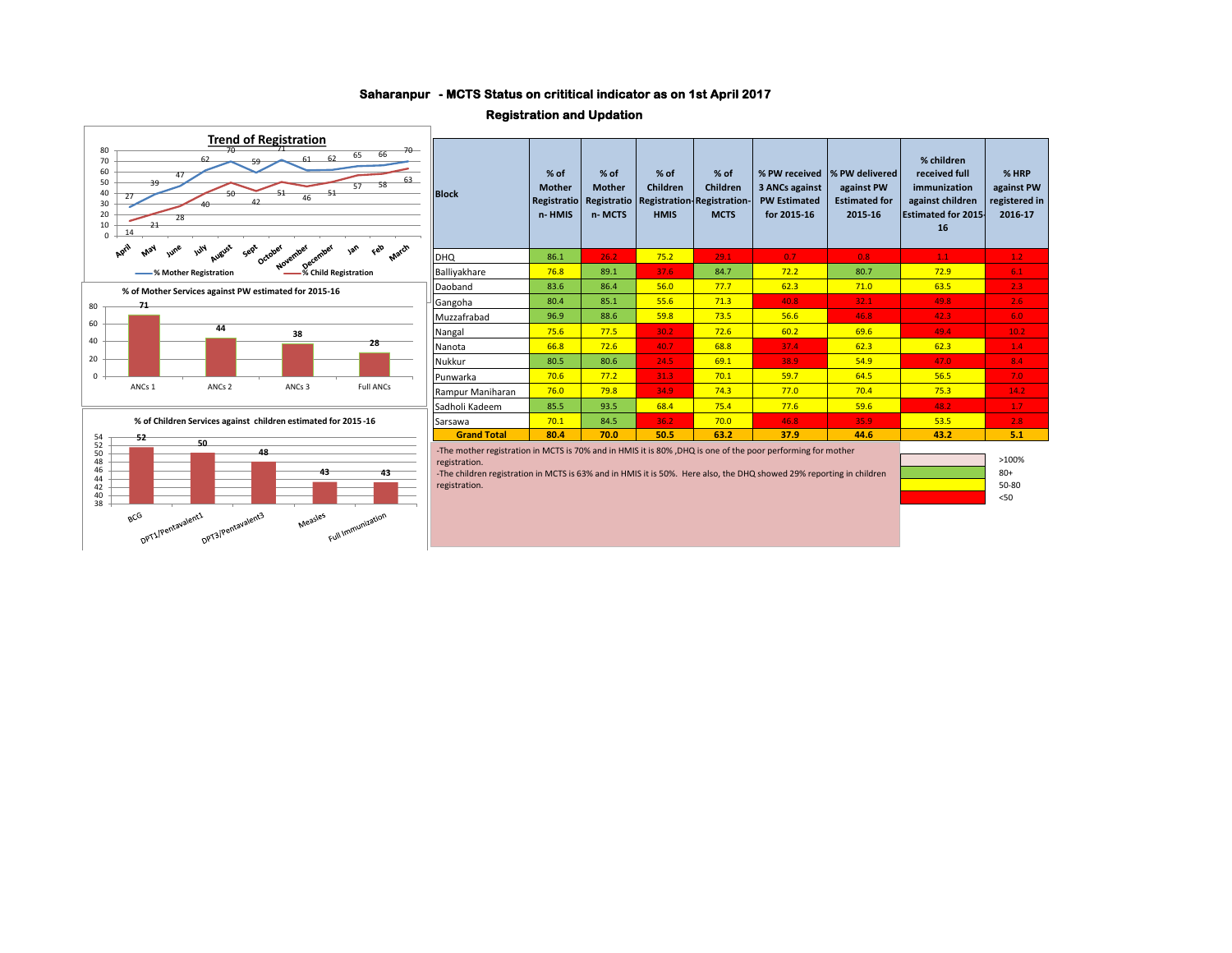#### **Saharanpur-FY 2016-17 April to March**

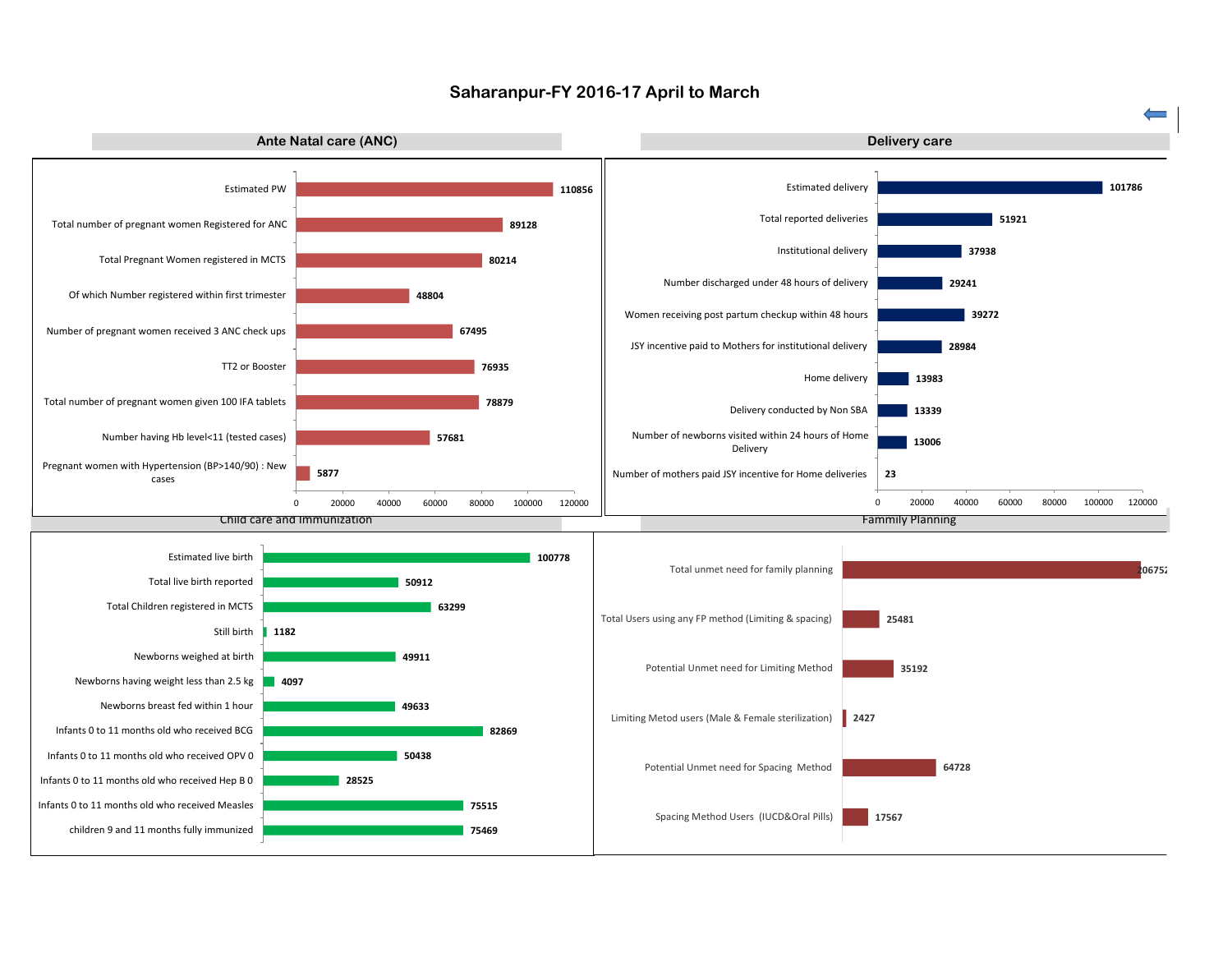#### Saharanpur ANC Services Reported in HMIS during FY 2016-17 April to March  **ANC Services, Trends, Distribution and Performance**



| <b>Block</b>       | Propotiona<br>te<br>estimated<br><b>PW</b> | <b>Total</b><br>number of<br>pregnant<br>women<br>Registered<br>for ANC | % of ANC<br>registered<br>to<br>estimated<br>Pregnancy | Of which<br><b>Number</b><br>registered<br>within first<br>trimester | % of ANC<br>registered<br>within 1st<br>trimester | TT <sub>2</sub> or<br><b>Booster</b> | % of ANC<br>received<br>TT2/Booster | Number of<br>pregnant<br>women<br>received 3<br><b>ANC check</b><br>ups | % of AN<br>received<br>3ANC<br>checkup |
|--------------------|--------------------------------------------|-------------------------------------------------------------------------|--------------------------------------------------------|----------------------------------------------------------------------|---------------------------------------------------|--------------------------------------|-------------------------------------|-------------------------------------------------------------------------|----------------------------------------|
| Balliyakhare       | 8941                                       | 6864                                                                    | 76.8                                                   | 4154                                                                 | 60.5                                              | 6522                                 | 72.9                                | 5274                                                                    | 59.0                                   |
| Daoband            | 6658                                       | 5567                                                                    | 83.6                                                   | 2705                                                                 | 48.6                                              | 5701                                 | 85.6                                | 5768                                                                    | 86.6                                   |
| DHQ                | 25093                                      | 21598                                                                   | 86.1                                                   | 11566                                                                | 53.6                                              | 15429                                | 61.5                                | 13110                                                                   | 52.2                                   |
| Gangoha            | 10107                                      | 8123                                                                    | 80.4                                                   | 4094                                                                 | 50.4                                              | 7168                                 | 70.9                                | 6361                                                                    | 62.9                                   |
| Muzzafrabad        | 9050                                       | 8766                                                                    | 96.9                                                   | 4587                                                                 | 52.3                                              | 6669                                 | 73.7                                | 6507                                                                    | 71.9                                   |
| Nanota             | 5703                                       | 3808                                                                    | 66.8                                                   | 2876                                                                 | 75.5                                              | 3231                                 | 56.7                                | 2910                                                                    | 51.0                                   |
| Nukkur             | 8193                                       | 6598                                                                    | 80.5                                                   | 3274                                                                 | 49.6                                              | 6883                                 | 84.0                                | 5143                                                                    | 62.8                                   |
| Punwarka           | 9237                                       | 6524                                                                    | 70.6                                                   | 3586                                                                 | 55.0                                              | 6157                                 | 66.7                                | 6279                                                                    | 68.0                                   |
| Rampur Maniharan   | 5074                                       | 3854                                                                    | 76.0                                                   | 2933                                                                 | 76.1                                              | 3264                                 | 64.3                                | 3118                                                                    | 61.5                                   |
| Sadholi Kadeem     | 6867                                       | 5870                                                                    | 85.5                                                   | 2391                                                                 | 40.7                                              | 4901                                 | 71.4                                | 4004                                                                    | 58.3                                   |
| Sarsawa            | 8871                                       | 6217                                                                    | 70.1                                                   | 3667                                                                 | 59.0                                              | 6103                                 | 68.8                                | 4972                                                                    | 56.0                                   |
| Nangal             | 7062                                       | 5339                                                                    | 75.6                                                   | 2971                                                                 | 55.6                                              | 4907                                 | 69.5                                | 4049                                                                    | 57.3                                   |
| <b>Grand Total</b> | 110856                                     | 89128                                                                   | 80.4                                                   | 48804                                                                | 54.8                                              | 76935                                | 69.4                                | 67495                                                                   | 60.9                                   |
| AHS (2012-13)      |                                            |                                                                         | 66.7                                                   |                                                                      | 74.7                                              |                                      |                                     |                                                                         | 54.7                                   |

#### **Gaps in ANC Registration :**

**1**. ANC registration of dist. is 80% , block Nanota is low performing blocks & as per AHS 2012- 13 , ANC registartion 67.%.



2- ANC Registration in 1st trim. is 55% and some of the blocks reported less than 50% of 1st ANC registration & according to AHS 2012-13 it was 75.% of PW were registered for 1st ANC.

3- ANC-3 check up as per HMIS is 61% and as per AHS it is 55%.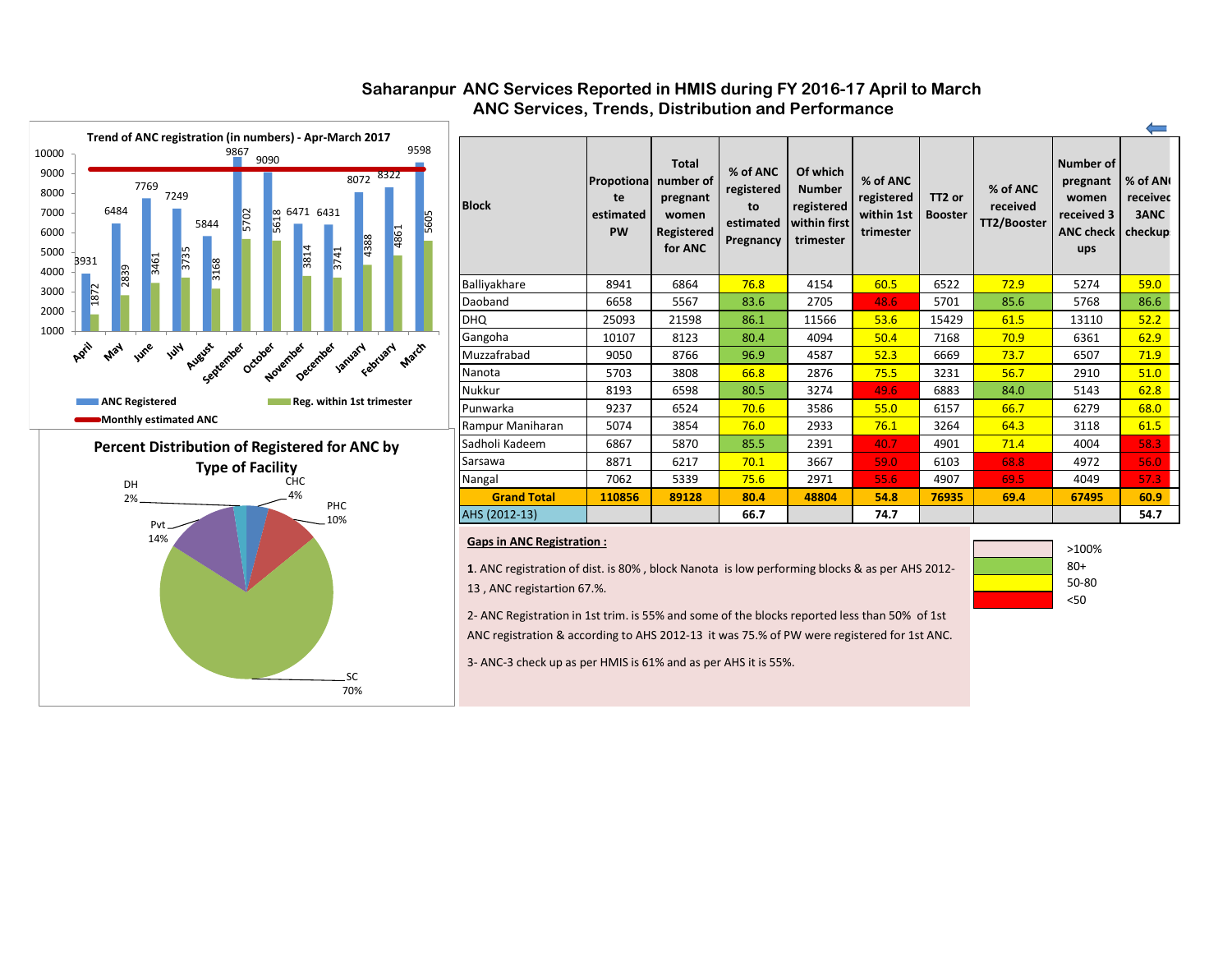

#### **April to March Delivery Services, trends, distribution and progress Saharanpur - Delivery Services Reported in HMIS during FY 2016-17 April to March**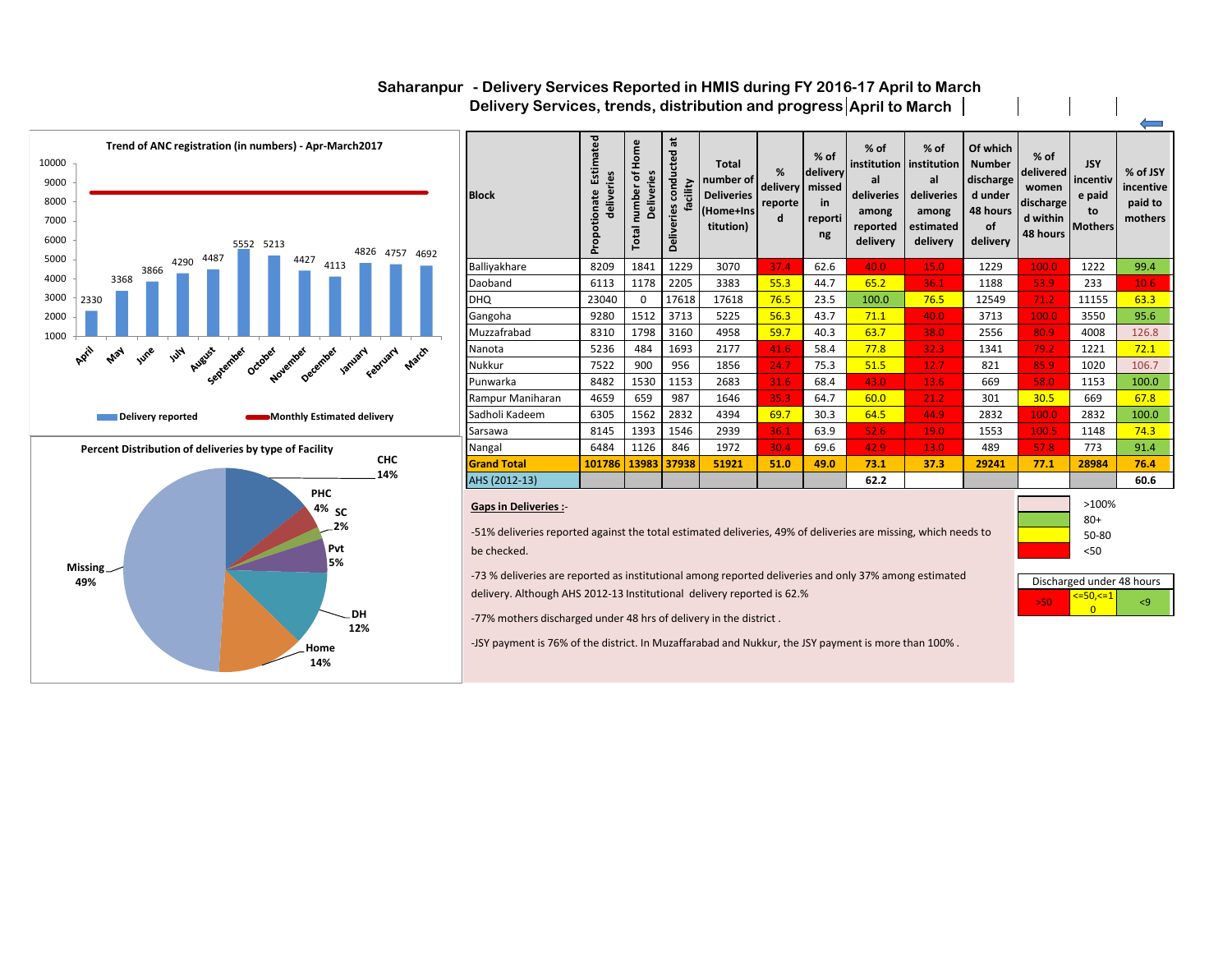

**% of PW with Hypertension (BP>140/90) : New cases**

#### Saharanpur -High Risk Pregnancies Services Reported in HMIS during FY 2016-17 April to March  **High risk PW reporting trends, distribution and progress**

**Block Total number of pregnant women Registered for ANC Number having Hb level<11 (tested cases) % of having Hb level <11 Number having severe anaemia (Hb<7) treated at institution % of severe (Hb <7) anemia treated rate at institution Pregnant women with Hypertension (BP>140/90) : New cases % of PW with hypertension** Balliyakhare | 6864 | 3622 | 40.5 | 16 | 0.2 | 51 | 0.6 Daoband | 5567 | 907 | 13.6 | 6 | 0.1 | 12 | 0.2 DHQ 21598 23458 93.5 1179 5.5 1375 5.5 Gangoha | 8123 | 2655 | 26.3 | 87 | 1.1 | 858 | 8.5 Muzzafrabad | 8766 | 5586 <mark>| 61.7 |</mark> 10 | 0.1 | 177 | <mark>2.0</mark> Nanota | 3808 | 1837 | 32.2 | 58 | 1.5 | 559 | 9.8 Nukkur | 6598 | 4456 <mark>| 54.4 |</mark> 193 | 2.9 | 1372 | 16.7 Punwarka | 6524 | 5197 <mark>| 56.3 |</mark> 36 | 0.6 | 36 | 0.4 Rampur Manihara 3854 2385 47.0 54 1.4 250 4.9 Sadholi Kadeem | 5870 | 3076 | 44.8 | 48 | 0.8 | 121 | 1.8 Sarsawa | 6217 | 1852 | 20.9 | 0 | 0.0 | 1065 | 12.0 Nangal | 5339 | 2650 | 37.5 | 0 0 | 0.0 | 1 | 0.0 **Grand Total 89128 57681 52.0 1687 1.9 5877 5.3** AHS (2012-13)

Gaps in HRP : -Total 52% women having HB <11 in dist. Some blocks are reporting good but some other blocks show lack of reporting. At the other hand, severe aneamic women in district are only 2%. All of the blocks are low performing in reporting of severe anemia.

-Hypertesion cases reported by dist are 5%. Hypertensive cases identification is improving at some blocks. Still, more focus is needed in reporting of Hypertensive cases.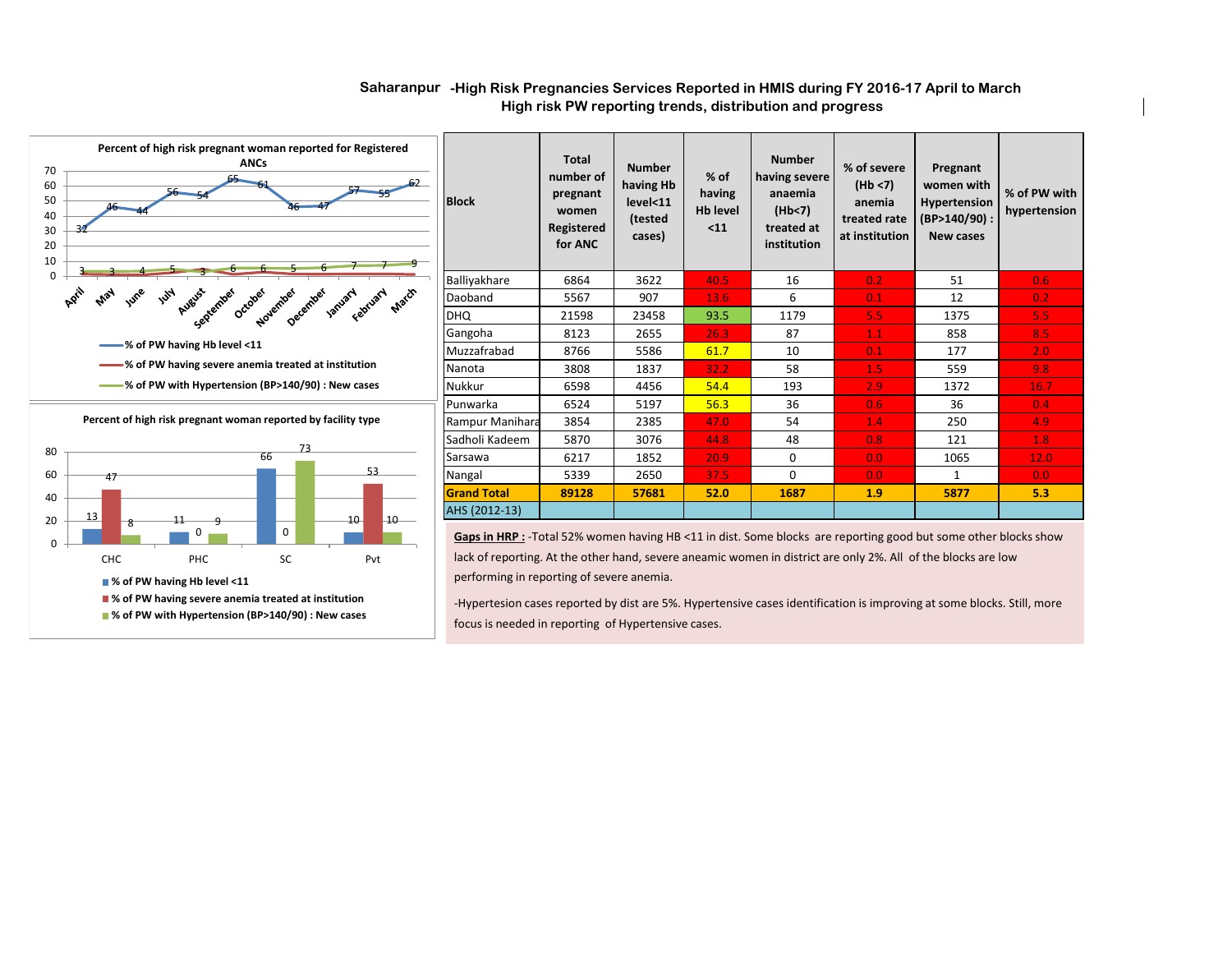|                |                    |                                  |                                                   |                                      |                             | <b>Complications Treated with</b>                           |             |                                    |              | C- section conducted |              |               |                                          |
|----------------|--------------------|----------------------------------|---------------------------------------------------|--------------------------------------|-----------------------------|-------------------------------------------------------------|-------------|------------------------------------|--------------|----------------------|--------------|---------------|------------------------------------------|
| <b>S. No.</b>  | <b>Block</b>       | Institutional<br><b>Delivery</b> | Preg. with<br>Compl.<br>Attended at<br>facilities | % Preg. with<br>Compl.<br>facilities | Attended at  IV Antibiotics | IV<br>Antihypertens   IV Oxytocics<br>ive/ Magsulph<br>Inj. |             | <b>Blood</b><br><b>Transfusion</b> | DH           | <b>CHC</b>           | PHC          | <b>Others</b> | $%$ of C-<br><b>Section</b><br>performed |
| $\mathbf{1}$   | Balliyakhare       | 1229                             | 0                                                 | 0.0                                  | 0                           | 0                                                           | 0           | 0                                  | 0            | 0                    | 0            | 0             | 0.0                                      |
| $\overline{2}$ | Daoband            | 2205                             | 377                                               | 17.1                                 | $\mathbf 0$                 | $\mathbf 0$                                                 | 0           | 0                                  | 0            | 169                  | $\mathbf 0$  | 0             | 7.7                                      |
| 3              | <b>DHQ</b>         | 17618                            | 3104                                              | 17.6                                 | 3094                        | 182                                                         | 6           | 951                                | 0            | 0                    | $\mathbf 0$  | 55            | 0.3                                      |
| $\overline{4}$ | Gangoha            | 3713                             | 152                                               | 4.1                                  | 152                         | 8                                                           | 140         | $\mathbf 0$                        | 0            | 53                   | 0            | 0             | 1.4                                      |
| 5              | Muzzafrabad        | 3160                             | 171                                               | 5.4                                  | 346                         | 14                                                          | 2017        | 0                                  | 0            | 25                   | 0            | 0             | 0.8                                      |
| 6              | Nanota             | 1693                             | 355                                               | 21.0                                 | $\mathbf 0$                 | $\mathbf 0$                                                 | 0           | 0                                  | 0            | 0                    | $\mathbf 0$  | 0             | 0.0                                      |
| $\overline{7}$ | <b>Nukkur</b>      | 956                              | $\Omega$                                          | 0.0                                  | $\Omega$                    | $\Omega$                                                    | 110         | 0                                  | $\Omega$     | 0                    | $\Omega$     | $\Omega$      | 0.0                                      |
| 8              | Punwarka           | 1153                             | 79                                                | 6.9                                  | 51                          | 5                                                           | 47          | 0                                  | $\Omega$     | 0                    | $\Omega$     | $\Omega$      | 0.0                                      |
| 9              | Rampur Manihara    | 987                              | 271                                               | 27.5                                 | 252                         | 4                                                           | 81          | 0                                  | 0            | 0                    | $\mathbf 0$  | 0             | 0.0                                      |
| 10             | Sadholi Kadeem     | 2832                             | $\mathbf 0$                                       | 0.0                                  | $\mathbf 0$                 | $\mathbf 0$                                                 | $\mathbf 0$ | 0                                  | 0            | 0                    | $\mathbf 0$  | 0             | 0.0                                      |
| 11             | Sarsawa            | 1546                             | 4                                                 | 0.3                                  | 3                           | $\mathbf 0$                                                 | 0           | 0                                  | 0            | 0                    | 0            | $\Omega$      | 0.0                                      |
| 12             | Nangal             | 846                              | 198                                               | 23.4                                 | $\mathbf 0$                 | $\mathbf{0}$                                                | $\mathbf 0$ | 0                                  | 0            | 0                    | $\mathbf 0$  | 0             | 0.0                                      |
|                | <b>Grand Total</b> | 37938                            | 4711                                              | 12.4                                 | 3898                        | 213                                                         | 2401        | 951                                | $\mathbf{0}$ | 247                  | $\mathbf{0}$ | 55            | 0.8                                      |

### **C-Section and Complication treated April to March 2016-17 Saharanpur**

-Pregnat women with complication attended at facilities is 12%. There were around 3094 cases of complications treated with antibiotics at DHQ. And, there were 2017 cases treated with oxytocin at block Muzzafrabad. Around 8% of C-Sections were performed at CHC Daoband.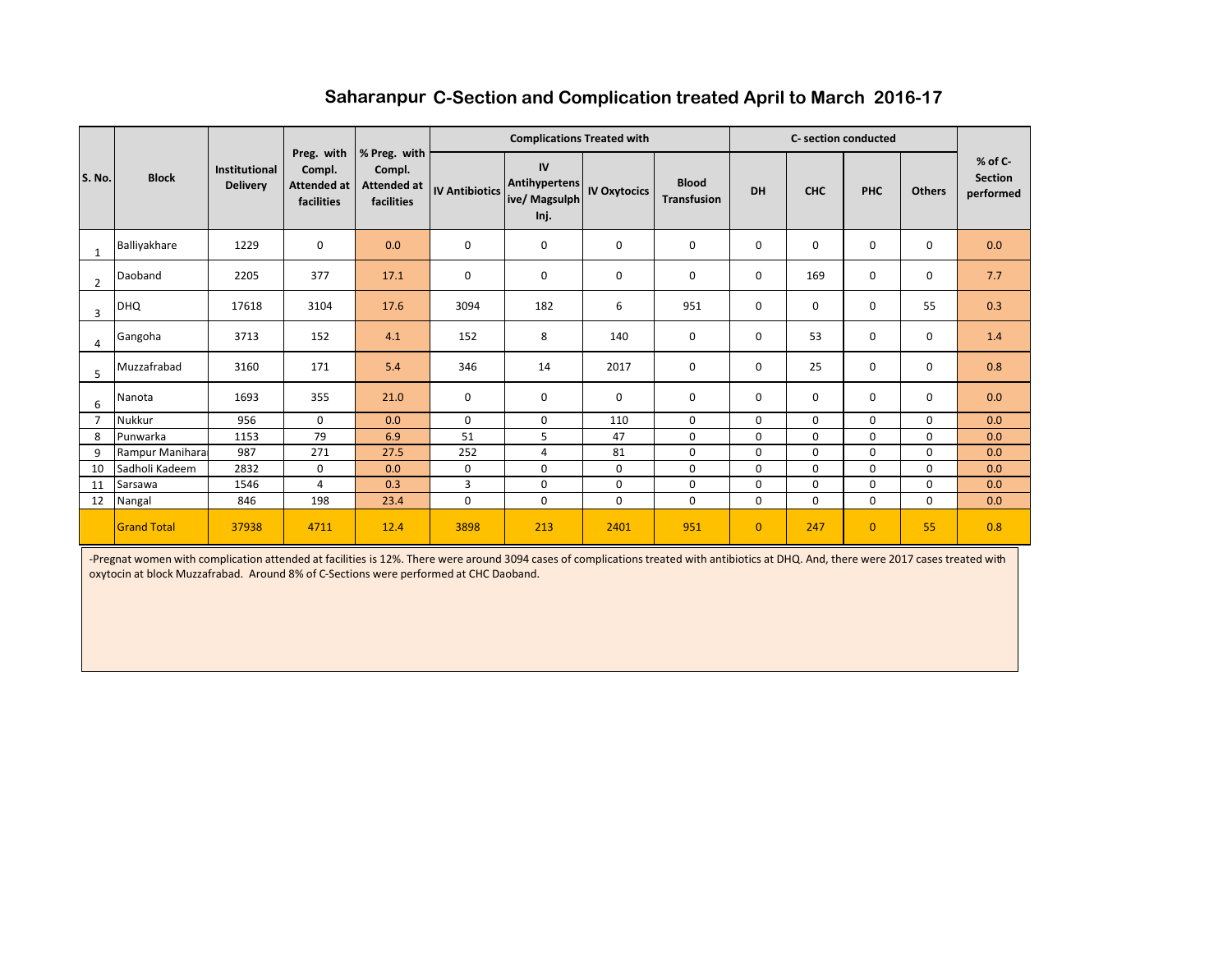

### Saharanpur - Child Services Reported in HMIS during FY 2016-17 April to March  **Child care services trends, distribution and progress**

**% of newborns weighed at birth % of newborns breast fed within 1 hour**

Sadholi Kadeem is reporting 100% other blocks more than 90% reported, All need to improve the quality of data.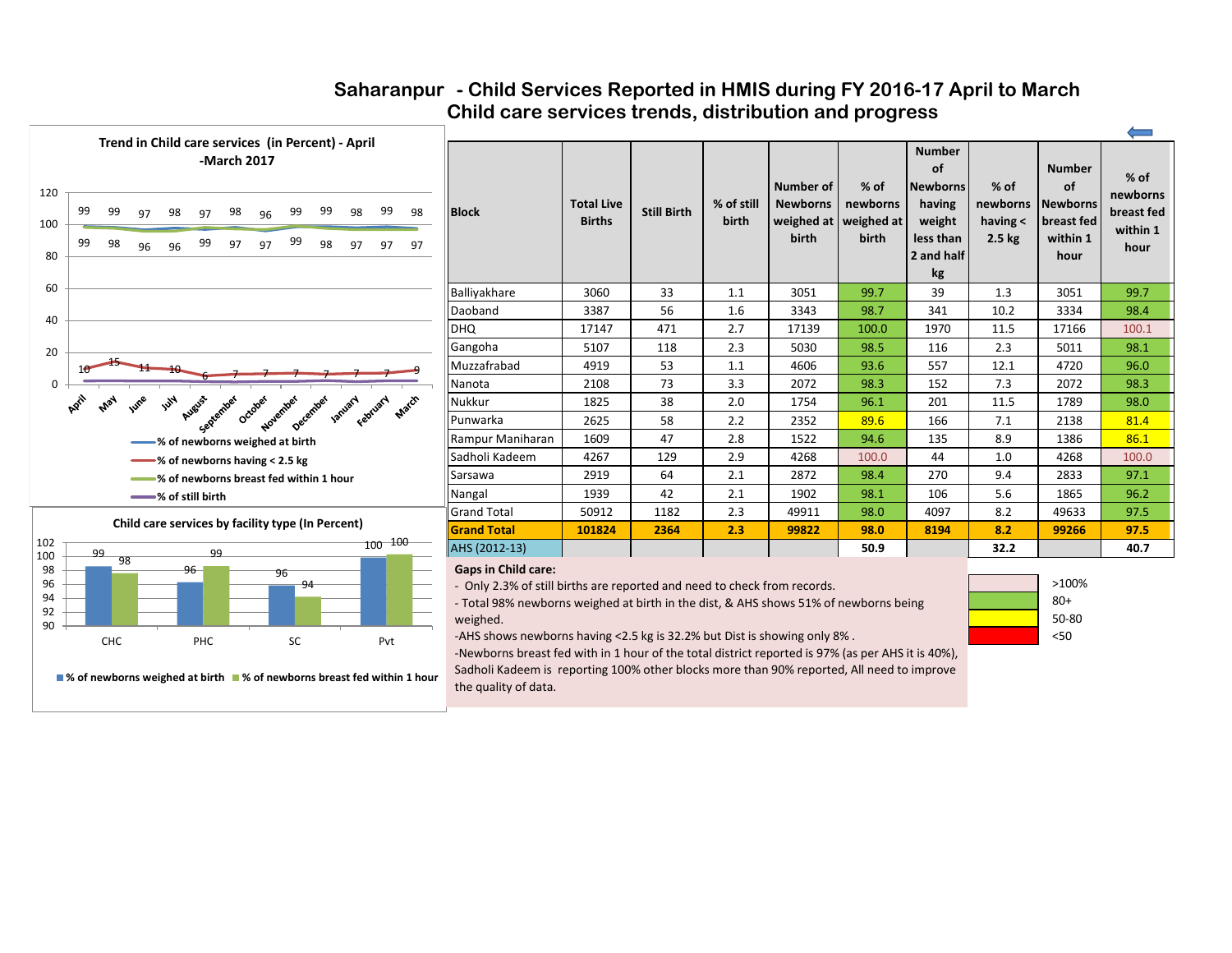#### **- Immunisation Services Reported in HMIS during FY 2016-17 April to March Child Immunization trends, Distribution and progress Saharanpur**

 $\leftarrow$ 

| Percent of Children received Birth doses<br>120<br>100<br>80<br>60<br>40                                                                                                                     | <b>Block</b>                                                                                                                                                                                                                                                                                                                                                                                                                                                                                               | <b>Est. live</b><br>birth | <b>Total Live</b><br><b>Births</b> | <b>Number of</b><br>Infants 0 to<br>11 months<br>old who<br>received<br><b>BCG</b> | $%$ of<br>Infants <sub>0</sub><br>to 11<br>months<br>old who<br>received<br><b>BCG</b> | <b>Number of</b><br>11 months<br>old who<br>received<br>OPV <sub>0</sub> | % of<br>Infants 0 to Infants 0 to<br>11 months<br>old who<br>received<br>OPV <sub>0</sub> | Number of   % of Infants<br>Infants 0 to<br>11 months<br>old who<br>received<br>Hepatitis-B0 | 0 to 11<br>months old<br>who<br>received<br>Hep B <sub>0</sub> | <b>Number</b><br>of Infants<br>0 to 11<br>months<br>old who<br>received<br><b>Measles</b> | $%$ of<br>Infants <sub>0</sub><br>to 11<br>months<br>old who<br>received<br><b>Measles</b> | children 9<br>and 11<br>months fully<br>immunized<br>(BCG+DPT12<br>3+OPV1:Tota | $%$ of<br>children 9<br>and $11$<br>months<br>fully<br>immunizec |
|----------------------------------------------------------------------------------------------------------------------------------------------------------------------------------------------|------------------------------------------------------------------------------------------------------------------------------------------------------------------------------------------------------------------------------------------------------------------------------------------------------------------------------------------------------------------------------------------------------------------------------------------------------------------------------------------------------------|---------------------------|------------------------------------|------------------------------------------------------------------------------------|----------------------------------------------------------------------------------------|--------------------------------------------------------------------------|-------------------------------------------------------------------------------------------|----------------------------------------------------------------------------------------------|----------------------------------------------------------------|-------------------------------------------------------------------------------------------|--------------------------------------------------------------------------------------------|--------------------------------------------------------------------------------|------------------------------------------------------------------|
| 20                                                                                                                                                                                           | Balliyakhare                                                                                                                                                                                                                                                                                                                                                                                                                                                                                               | 8128                      | 3060                               | 6285                                                                               | 77.3                                                                                   | 3800                                                                     | 46.8                                                                                      | 482                                                                                          | 5.9                                                            | 7605                                                                                      | 93.6                                                                                       | 7605                                                                           | 93.6                                                             |
|                                                                                                                                                                                              | Daoband                                                                                                                                                                                                                                                                                                                                                                                                                                                                                                    | 6053                      | 3387                               | 5256                                                                               | 86.8                                                                                   | 2664                                                                     | 44.0                                                                                      | 214                                                                                          | 3.5 <sub>1</sub>                                               | 5833                                                                                      | 96.4                                                                                       | 5833                                                                           | 96.4                                                             |
| April<br>November<br>December<br>Чu,<br><b>AUBUST</b><br>October<br><b><i><u>lume</u></i></b><br>September<br>January<br>uary March<br><b>May</b>                                            | <b>DHQ</b>                                                                                                                                                                                                                                                                                                                                                                                                                                                                                                 | 22812                     | 17147                              | 25293                                                                              | 110.9                                                                                  | 20684                                                                    | 90.7                                                                                      | 13854                                                                                        | 60.7                                                           | 15209                                                                                     | 66.7                                                                                       | 15182                                                                          | 66.6                                                             |
| -% of Infants 0 to 11 months old who received BCG                                                                                                                                            | Gangoha                                                                                                                                                                                                                                                                                                                                                                                                                                                                                                    | 9188                      | 5107                               | 7741                                                                               | 84.2                                                                                   | 5085                                                                     | 55.3                                                                                      | 3619                                                                                         | 39.4                                                           | 7755                                                                                      | 84.4                                                                                       | 7755                                                                           | 84.4                                                             |
| -% of Infants 0 to 11 months old who received OPV 0                                                                                                                                          | Muzzafrabad                                                                                                                                                                                                                                                                                                                                                                                                                                                                                                | 8228                      | 4919                               | 7558                                                                               | 91.9                                                                                   | 5202                                                                     | 63.2                                                                                      | 2679                                                                                         | 32.6                                                           | 6750                                                                                      | 82.0                                                                                       | 6749                                                                           | 82.0                                                             |
| % of Infants 0 to 11 months old who received Hep B 0                                                                                                                                         | Nanota                                                                                                                                                                                                                                                                                                                                                                                                                                                                                                     | 5185                      | 2108                               | 2945                                                                               | 56.8                                                                                   | 1629                                                                     | 31.4                                                                                      | 1560                                                                                         | 30.1                                                           | 3701                                                                                      | 71.4                                                                                       | 3701                                                                           | 71.4                                                             |
|                                                                                                                                                                                              | <b>Nukkur</b>                                                                                                                                                                                                                                                                                                                                                                                                                                                                                              | 7448                      | 1825                               | 4416                                                                               | 59.3                                                                                   | 2936                                                                     | 39.4                                                                                      | 881                                                                                          | 11.8                                                           | 4333                                                                                      | 58.2                                                                                       | 4333                                                                           | 58.2                                                             |
| Birth doses by facility type (in Percent)                                                                                                                                                    | Punwarka                                                                                                                                                                                                                                                                                                                                                                                                                                                                                                   | 8398                      | 2625                               | 4811                                                                               | 57.3                                                                                   | 1712                                                                     | 20.4                                                                                      | 527                                                                                          | 6.3                                                            | 5981                                                                                      | 71.2                                                                                       | 5976                                                                           | 71.2                                                             |
|                                                                                                                                                                                              | Rampur Maniha                                                                                                                                                                                                                                                                                                                                                                                                                                                                                              | 4612                      | 1609                               | 2650                                                                               | 57.5                                                                                   | 1451                                                                     | 31.5                                                                                      | 909                                                                                          | 19.7                                                           | 2792                                                                                      | 60.5                                                                                       | 2792                                                                           | 60.5                                                             |
| 100                                                                                                                                                                                          | Sadholi Kadeem                                                                                                                                                                                                                                                                                                                                                                                                                                                                                             | 6243                      | 4267                               | 5202                                                                               | 83.3                                                                                   | 3084                                                                     | 49.4                                                                                      | 1607                                                                                         | 25.7                                                           | 4746                                                                                      | 76.0                                                                                       | 4747                                                                           | 76.0                                                             |
| 61                                                                                                                                                                                           | Sarsawa                                                                                                                                                                                                                                                                                                                                                                                                                                                                                                    | 8065                      | 2919                               | 5948                                                                               | 73.8                                                                                   | 1398                                                                     | 17.3                                                                                      | 1395                                                                                         | 17.3                                                           | 6304                                                                                      | 78.2                                                                                       | 6290                                                                           | 78.0                                                             |
| 50                                                                                                                                                                                           | Nangal                                                                                                                                                                                                                                                                                                                                                                                                                                                                                                     | 6420                      | 1939                               | 4764                                                                               | 74.2                                                                                   | 793                                                                      | 12.4                                                                                      | 798                                                                                          | 12.4                                                           | 4506                                                                                      | 70.2                                                                                       | 4506                                                                           | 70.2                                                             |
| 29<br>14 17 18<br>14                                                                                                                                                                         | <b>Grand Total</b>                                                                                                                                                                                                                                                                                                                                                                                                                                                                                         | 100778                    | 50912                              | 82869                                                                              | 82.2                                                                                   | 50438                                                                    | 50.0                                                                                      | 28525                                                                                        | 28.3                                                           | 75515                                                                                     | 74.9                                                                                       | 75469                                                                          | 74.9                                                             |
|                                                                                                                                                                                              | <b>Gaps in Immunization:</b>                                                                                                                                                                                                                                                                                                                                                                                                                                                                               |                           |                                    |                                                                                    |                                                                                        |                                                                          |                                                                                           |                                                                                              |                                                                |                                                                                           |                                                                                            |                                                                                |                                                                  |
| CHC<br>SC<br>PHC<br>Pvt<br>■% of Infants 0 to 11 months old who received BCG<br>■% of Infants 0 to 11 months old who received OPV 0<br>■% of Infants 0 to 11 months old who received Hep B 0 | According to HMIS report 74% of children are fully immunized.<br>-No. of Live births and BCG given not corresponding in most of the blocks as per the table and reporting aprox.<br>greater than live births. Although Nukur & Punwarka blocks shows less than 60% against estimation.<br>-Usually BCG, OPV0 and Hepatitis B0 doses are given at birth time but reporting shows all three are not given at the<br>time of birth even at DH and CHCs, it is showing service gap at facility and need focus. |                           |                                    |                                                                                    |                                                                                        |                                                                          |                                                                                           |                                                                                              |                                                                |                                                                                           |                                                                                            | >100%<br>$80+$<br>50-80<br>$50$                                                |                                                                  |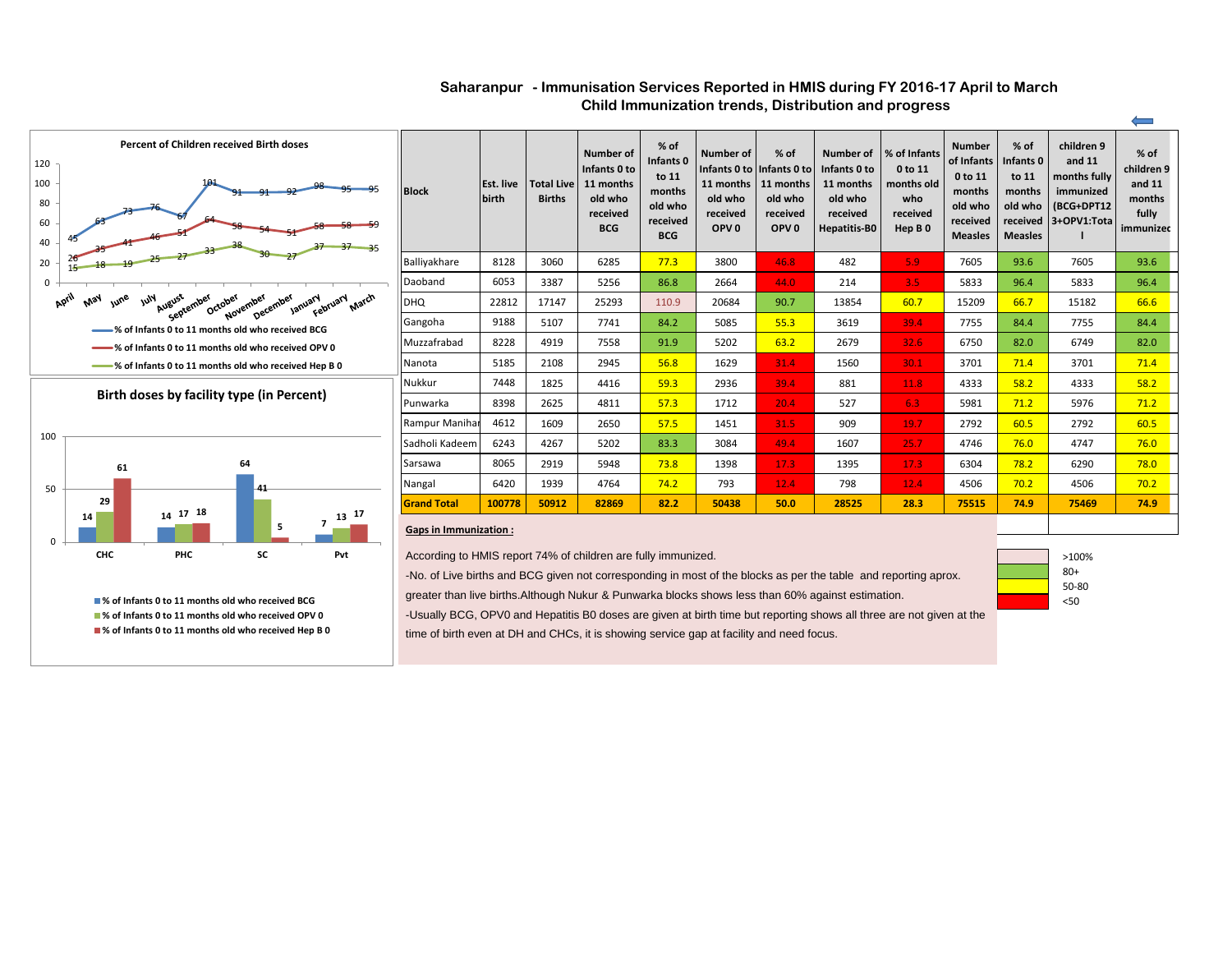| Number of Family planning users against need by month<br>20000<br>18000<br>16000                         | <b>Block</b>       | Potential<br>unmet<br>need for<br>limiting<br>method | Sterilization<br>Male | Sterilization<br>Female | % achivement<br>for limiting<br>method | <b>Potential</b><br>unmet<br>need for<br>spacing<br>method | new<br><b>IUD</b><br>Insertio<br>ns | Condom<br><b>Users</b> | <b>Oral Pills</b><br><b>Users</b> | %<br>achivement<br>for spacing<br>method | <b>Total need</b><br>for family<br>planning | % of Total<br>family<br>planning<br>service<br>provided |
|----------------------------------------------------------------------------------------------------------|--------------------|------------------------------------------------------|-----------------------|-------------------------|----------------------------------------|------------------------------------------------------------|-------------------------------------|------------------------|-----------------------------------|------------------------------------------|---------------------------------------------|---------------------------------------------------------|
| 14000<br>12000                                                                                           | Balliyakhare       | 2838                                                 | $\mathbf 0$           | 0                       | 0.0                                    | 5221                                                       | 1358                                | 307                    | 115                               | 34.1                                     | 16675                                       | 10.7                                                    |
| 10000<br>8000                                                                                            | Daoband            | 2114                                                 | $\overline{2}$        | 91                      | 4.4                                    | 3888                                                       | 1102                                | 52                     | 7                                 | 29.8                                     | 12418                                       | 10.1                                                    |
| 6000                                                                                                     | <b>DHQ</b>         | 7966                                                 | 16                    | 1817                    | 23.0                                   | 14651                                                      | 2601                                | 700                    | 642                               | 26.9                                     | 46799                                       | 12.3                                                    |
| 3047<br>1535 2087 2290 2712 2305 2002 1591 1080<br>4000<br>2106 1981<br>1198<br>2000                     | Gangoha            | 3209                                                 | $\mathbf 0$           | 209                     | 6.5                                    | 5901                                                       | 785                                 | 177                    | 135                               | 18.6                                     | 18850                                       | 6.9                                                     |
|                                                                                                          | Muzzafrabad        | 2873                                                 | 12                    | 24                      | 1.3                                    | 5284                                                       | 1073                                | 831                    | 1014                              | 55.2                                     | 16879                                       | 17.5                                                    |
| April<br><b><i><u>wne</u></i></b><br>wМ<br>Nugust entre October nuer December January April March<br>May | Nanota             | 1810                                                 | $\mathbf 0$           | 96                      | 5.3                                    | 3330                                                       | 560                                 | 228                    | 252                               | 31.2                                     | 10636                                       | 10.7                                                    |
| Total family planning service provided <b>Common Monthly need for family planning</b>                    | <b>Nukkur</b>      | 2601                                                 | $\mathbf 0$           | 89                      | 3.4                                    | 4784                                                       | 722                                 | 285                    | 122                               | 23.6                                     | 15280                                       | 8.0                                                     |
|                                                                                                          | Punwarka           | 2932                                                 | $\mathbf 0$           | $\Omega$                | 0.0                                    | 5394                                                       | 1519                                | 1443                   | 445                               | 63.2                                     | 17228                                       | 19.8                                                    |
| Percent Distributions of new IUD insertions by facility                                                  | Rampur Manihara    | 1611                                                 | $\mathbf 0$           | 34                      | 2.1                                    | 2962                                                       | 706                                 | 226                    | 377                               | 44.2                                     | 9463                                        | 14.2                                                    |
| type<br><b>CHC</b>                                                                                       | Sadholi Kadeem     | 2180                                                 | $\mathbf 0$           | 21                      | 1.0                                    | 4010                                                       | 884                                 | 841                    | 224                               | 48.6                                     | 12807                                       | 15.4                                                    |
| PHC                                                                                                      | Sarsawa            | 2816                                                 | $\mathbf 0$           | 16                      | 0.57                                   | 5180                                                       | 616                                 | 125                    | 476                               | 23.5                                     | 16545                                       | 7.5                                                     |
| DH<br>3%<br>16%                                                                                          | Nangal             | 2242                                                 | $\mathbf 0$           | $\Omega$                | 0.00                                   | 4123                                                       | 1853                                | 882                    | 400                               | 76.0                                     | 13171                                       | 23.8                                                    |
|                                                                                                          | <b>Grand Total</b> | 35192                                                | 30                    | 2397                    | 6.9                                    | 64728                                                      | 13779                               | 6097                   | 4209                              | 37.2                                     | 206752                                      | 12.8                                                    |

#### Saharanpur - Family Planning Services Reported in HMIS during FY 2016-17 April to March  **Family planning trends Distribution and progress**

#### **Gaps in Family planning :**

**SC 73%** -Dist. Achievment for limiting method is only 7% and Spacing method achievment is 37% in the reporting months.



Overall achievment of famility planing is 13% of the whole district.

Most of the blocks have zero case of male sterilization, so we need to pay more attention to it so that the need of family plannig services is met.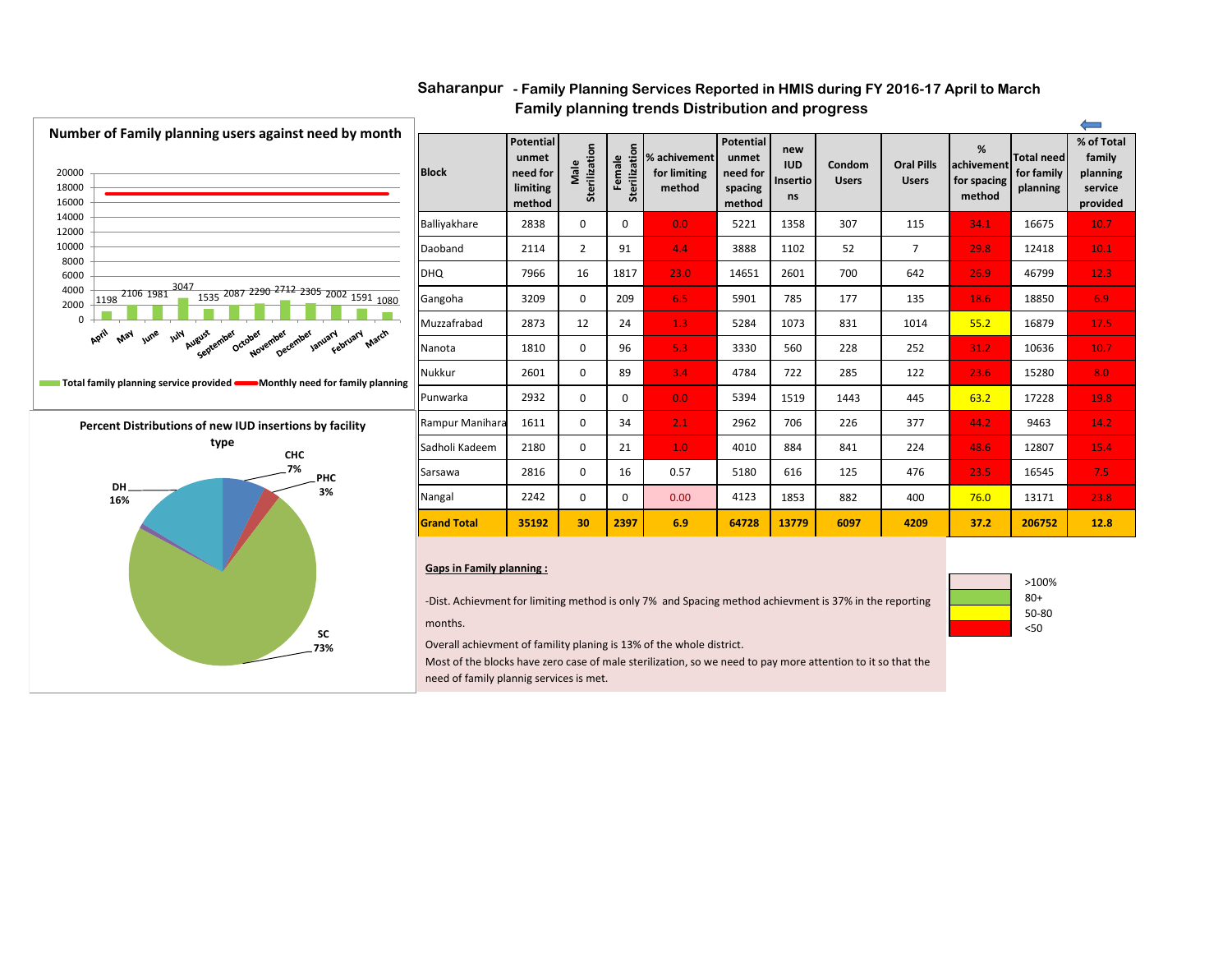## **List of Indicators covered in HMIS and MCTS**

| S.No.          | <b>Domain</b>          | Indicator                                                                           | <b>Numerator</b>                                                           | <b>Denominator</b>                                                                                           | Page no.       |
|----------------|------------------------|-------------------------------------------------------------------------------------|----------------------------------------------------------------------------|--------------------------------------------------------------------------------------------------------------|----------------|
| $\mathbf{1}$   | <b>MCTS</b>            | % of mother registered in MCTS against estimated                                    | Total # Mother registered in MCTS                                          | <b>Estimated Pregnancies</b>                                                                                 | 3              |
| $\overline{2}$ | <b>MCTS</b>            | % Children registered against estimated                                             | Total # Children registered in MCTS                                        | <b>Estimated live births</b>                                                                                 | 3              |
| 3              | <b>MCTS</b>            | % High risk PW reported in MCTS                                                     | Sum of pregnant women having hb<7 and any other maternal<br>complication   | Total # Registered Mothers in current year                                                                   | 3              |
| 4              | <b>MCTS</b>            | % of Mother received ANC 3 against estmated PW of 2015-16                           | Mother (LMP in 2015-16) received ANC 3                                     | Total # pregnant women estimated for 2015-<br>16                                                             | 3              |
| 5              | <b>MCTS</b>            | % of PW delivered against against estmated PW of 2015-16                            | Total # Pregnant women (LMP 2015-16) delivered                             | Total # pregnant women estimated for 2015-<br>16)                                                            | 3              |
| 6              | <b>MCTS</b>            | % of children received full immunization against children<br>estimated for 2015-16. | Total # children (DoB in 2015-16) received full immunization               | Total # Children estimated for 2015-16                                                                       | 3              |
| $\overline{7}$ | <b>ANC</b>             | % of ANC registered to estimated Pregnancy                                          | Total # ANC Registered                                                     | <b>Estimated Pregnancy</b>                                                                                   | 4              |
| 8              | <b>ANC</b>             | % of ANC registered within 1st trimester                                            | Total # ANC Registered within 1st trim                                     | Total # ANC Registered                                                                                       | 4              |
| 9              | <b>ANC</b>             | % of ANC received TT2/Booster                                                       | Total # Pregnant women received TT2/Booster                                | <b>Estimated Pregnancy</b>                                                                                   | 4              |
| 10             | <b>ANC</b>             | % of ANC received 3ANC checkups                                                     | Total # pregnant women received 3 ANC check ups                            | <b>Estimated Pregnancy</b>                                                                                   | 4              |
| 11             | Delivery               | % delivery reported                                                                 | Total # Delivery reported                                                  | <b>Estimated Delivery</b>                                                                                    | 5              |
| 12             | Delivery               | % of Unreported (Missing) Delivery                                                  | Total # Deliviery not reported                                             | <b>Estimated Delivery</b>                                                                                    | 5              |
| 13             | Delivery               | % of institutional deliveries among estimated delivery                              | Total # Institutional Deliviery                                            | <b>Estimated Delivery</b>                                                                                    | 5              |
| 14             | Delivery               | % of delivered women discharged within 48 hours                                     | Total # Delivered women discharged within 48 hours                         | Tota # Deliveries conducted at facility                                                                      | 5              |
| 15             | Delivery               | % of JSY incentive paid to mothers                                                  | Total # JSY Incentives paid to mothers                                     | Tota # Deliveries conducted at facility                                                                      | 5              |
| 16             | HRP                    | % of having Hb level <11                                                            | Number having Hb level<11                                                  | <b>Estimated Pregnancy</b>                                                                                   | 6              |
| 17             | HRP                    | % of severe (Hb <7) anemia treated rate at institution                              | Total # Severe (Hb <7) anemia treated at institution                       | Total # ANC Registered                                                                                       | 6              |
| 18             | <b>HRP</b>             | % of PW with hypertension                                                           | Total # Pregnant women with Hypertension (BP>140/90)                       | <b>Estimated Pregnancy</b>                                                                                   | 6              |
| 20             | <b>HRP</b>             | % Pregnant women having Obstetric complication attend at<br>facility                | Total # Pregnant women having Obstetric complication attend<br>at facility | Total number of deliveries conducted at<br>public facilities                                                 | 6              |
| 21             | Child Care             | % of Still birth                                                                    | Total # Still Birth                                                        | Sum of Live birth & Still birth                                                                              | $\overline{7}$ |
| 22             | Child Care             | % of newborns weighed at birth                                                      | Number of Newborns weighed at birth                                        | Total # Live Births                                                                                          | $\overline{7}$ |
| 23             | Child Care             | % of newborns having weight < 2.5 kg                                                | Total # newborns having weight < 2.5 kg                                    | Total # Live Births Weighed                                                                                  | $\overline{7}$ |
| 24             | Child Care             | % of newborns breast fed within 1 hour                                              | Total # newborns breast fed within 1 hour                                  | Total # Live Births                                                                                          | $\overline{7}$ |
| 25             | Immunization           | I% of Infants 0 to 11 months old who received BCG                                   | Total # Infants 0 to 11 months old who received BCG                        | <b>Total # Estimated Births</b>                                                                              | 8              |
| 26             | Immunization           | % of Infants 0 to 11 months old who received OPV 0                                  | Total # Infants 0 to 11 months old who received OPV 0                      | Total # Estimated Births                                                                                     | 8              |
| 27             | Immunization           | % of Infants 0 to 11 months old who received Hep B 0                                | Total # Infants 0 to 11 months old who received Hep B 0                    | Total # Estimated Births                                                                                     | 8              |
| 28             | Immunization           | % of Infants 0 to 11 months old who received Measles                                | Total # Infants 0 to 11 months old who received Measles                    | Total # Estimated Births                                                                                     | 8              |
| 29             | Immunization           | % of children 9 and 11 months fully immunized                                       | Total # children 9 and 11 months fully immunized                           | <b>Total # Estimated Births</b>                                                                              | 8              |
| 30             | <b>Family Planning</b> | % achivement for limiting method                                                    | Total # Sterilization (Male & Female)                                      | Potential unmet need for limiting method                                                                     | 9              |
| 31             | <b>Family Planning</b> | % achivement for spacing method                                                     | Sum of IUCD and oral Pill users                                            | Potential unmet need for spacing method                                                                      | 9              |
| 32             |                        | Family Planning  % of Total family planning service provided                        | Sum of Spacing and Limiting method's users                                 | Potential unment need for FP Method<br>(Limiting & Spacing & Est Condom users &<br>Traditional Method users) | 9              |